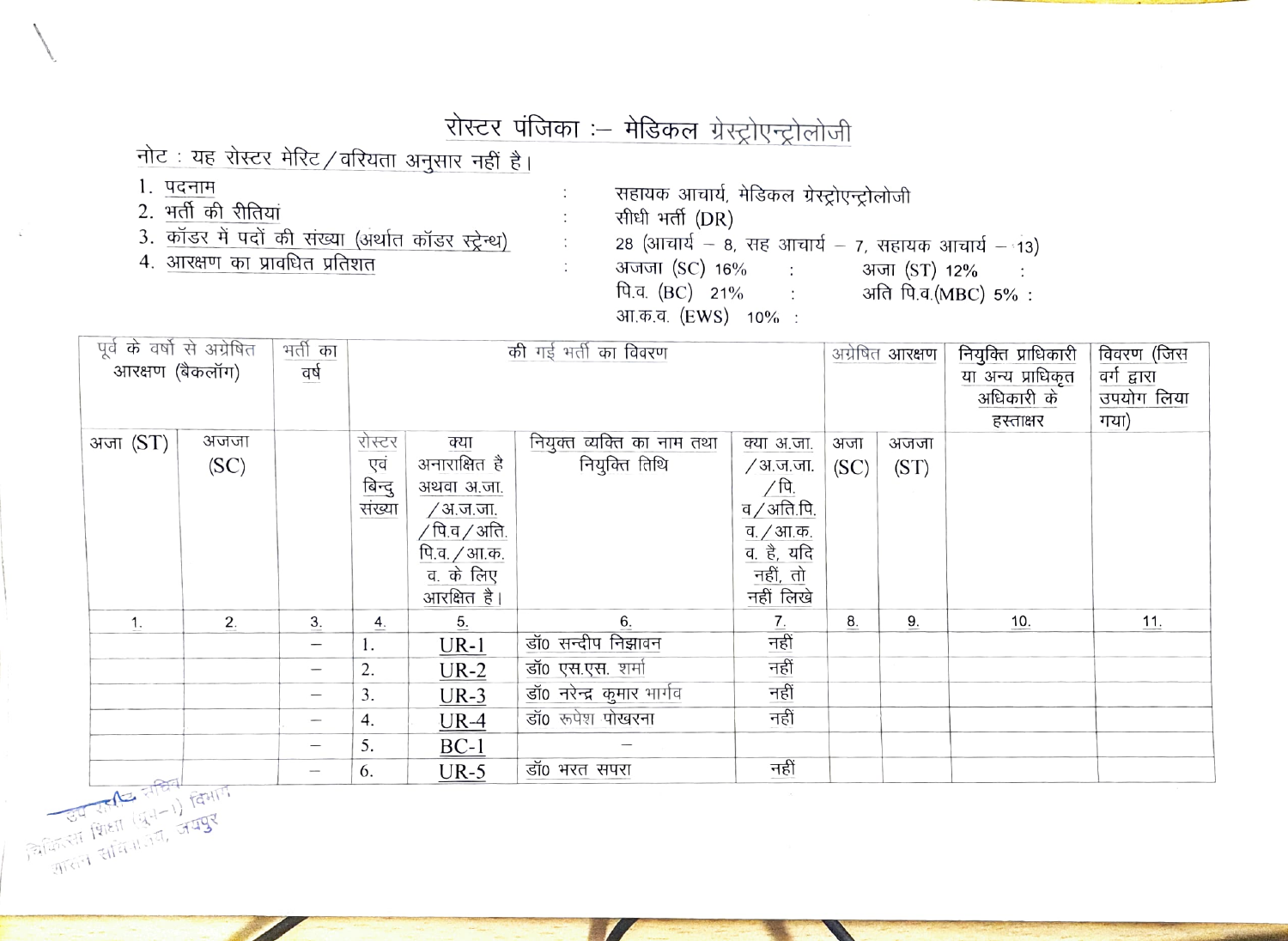र ज्या भारत सचिव किया

|              | $\frac{1}{2}$                | 7.  | $SC-1$  |                                |      |              |              |  |  |
|--------------|------------------------------|-----|---------|--------------------------------|------|--------------|--------------|--|--|
|              | $\sim$                       | 8.  | $UR-6$  | डाँ0 सुनील कुमार दाधीच         | नहीं | 1            |              |  |  |
|              | $\mathcal{L}_{\text{max}}$   | 9.  | $ST-1$  |                                |      |              |              |  |  |
|              | $\sim$                       | 10. | $BC-2$  |                                |      |              | $\mathbf{1}$ |  |  |
|              | $\mathcal{L}_{\text{intra}}$ | 11. | EWS-1   |                                |      |              |              |  |  |
|              |                              | 12. | $UR-7$  | डॉ0 महावीर <b>प्रसाद</b> शर्मा |      |              |              |  |  |
|              | $\sim$                       | 13. | $SC-2$  |                                | नहीं |              |              |  |  |
|              | $\mathcal{L}_{\text{intra}}$ | 14. | $UR-8$  | डाॅ0 विपिन कुमार माथुर         |      | $\mathbf{1}$ |              |  |  |
|              | $\sim$                       | 15. | $BC-3$  |                                | नहीं |              |              |  |  |
|              | 2012                         | 16. | $UR-9$  | डाँ० सुशील फलोदिया             |      |              |              |  |  |
|              |                              | 17. | $ST-2$  |                                | नहीं |              |              |  |  |
|              |                              | 18. | $UR-10$ | डॉ0 आशीष जोशी                  |      |              | $\mathbf{1}$ |  |  |
|              |                              | 19. | $SC-3$  |                                | नहीं |              |              |  |  |
|              |                              | 20. | $BC-4$  |                                |      | $\mathbf{1}$ |              |  |  |
|              |                              | 21. | $MBC-1$ |                                |      |              |              |  |  |
|              |                              | 22. | $EWS-2$ |                                |      |              |              |  |  |
| $\sim$       |                              | 23. | $UR-11$ | डॉ0 प्राचीश आशधीर              | नहीं |              |              |  |  |
|              |                              | 24. | $BC-5$  |                                |      |              |              |  |  |
|              |                              | 25. | $ST-3$  |                                |      |              |              |  |  |
|              |                              | 26. | $SC-4$  |                                |      |              | $\mathbf{1}$ |  |  |
|              |                              | 27. | $UR-12$ | डॉ0 गौरव कुमार गुप्ता          | नहीं | $\mathbf{1}$ |              |  |  |
|              |                              | 28. | $UR-13$ |                                |      |              |              |  |  |
|              |                              | 29. | $BC-6$  |                                |      |              |              |  |  |
|              |                              | 30. | $EWS-3$ |                                |      |              |              |  |  |
|              | 2013                         | 31. | $UR-14$ | डॉ0 लोकेश जैन                  | नहीं |              |              |  |  |
|              |                              | 32. | $SC-5$  |                                |      | 1            |              |  |  |
|              | 2013                         | 33. | $UR-15$ | डॉ0 अनिल शर्मा,                | नहीं |              |              |  |  |
| $\mathbf{R}$ |                              |     |         |                                |      |              |              |  |  |

 $\frac{1}{100}$ 

 $\ddot{\phantom{a}}$